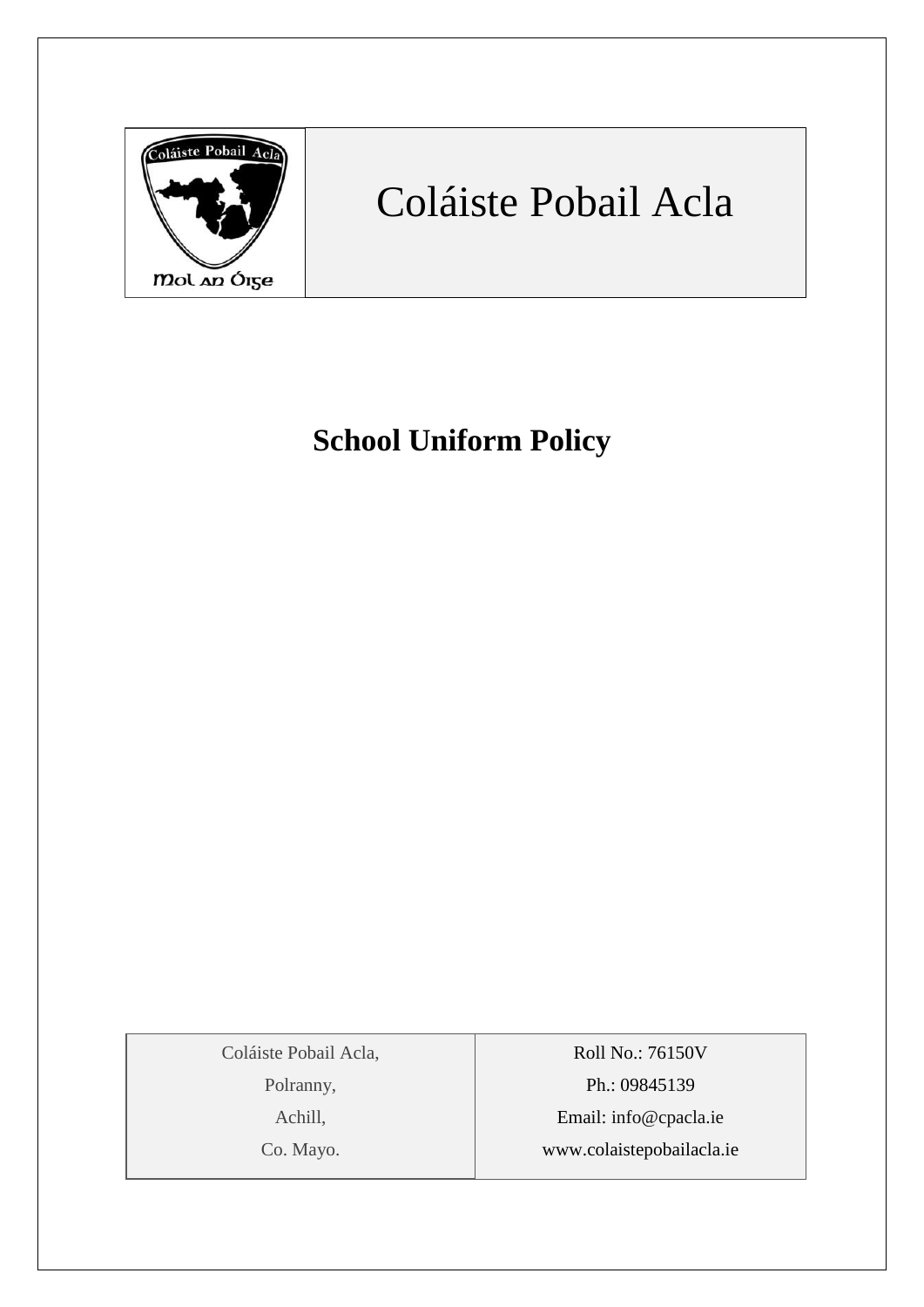# **Contents**

- **1. Scope of this Policy**
- **2. Relationship to School's Mission**
- **3. Rationale**
- **4. Aims**
- **5. Policy Content**
- **6. Breaches of the Uniform Policy**

# **7. Roles and Responsibilities**

- 7.1. Role and Responsibilities of School Management
- 7.2. Role and Responsibilities of Students
- 7.3. Role and Responsibilities of Parents/Guardians
- 7.4. Role and Responsibilities of Class Teacher
- 7.5. Role and Responsibilities of School Uniform Co-Ordinator

# **8. Declaration**

# **9. Appendices**

- Appendix 1: Uniform Items
- Appendix 2: Acceptable and Unacceptable Footwear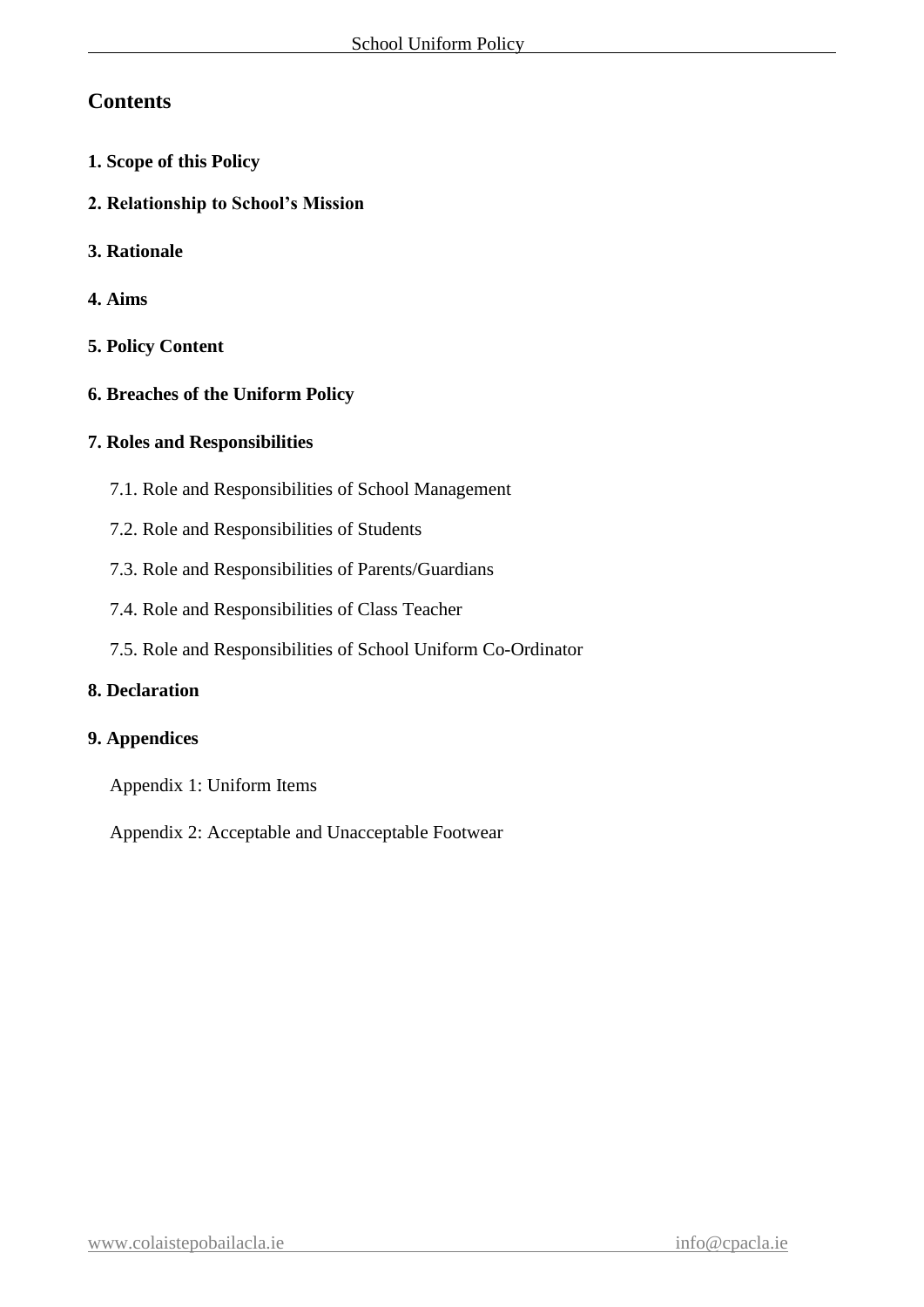# **1. Scope of this Policy**

This policy applies to all students at Coláiste Pobail Acla.

Students of Coláiste Pobail Acla wear must full uniform during all school activities. This includes time spent on the premises before and after school and en route to and from school. Students must also wear the full uniform for State Examinations.

Students are expected to return to wearing full uniform following P.E. classes and other school activities that require different attire. See the Out of School Activities Policy for further information.

*School management will ultimately decide what is deemed appropriate in terms of dress and appearance of students.*

# **2. Relationship to School's Mission**

Coláiste Pobail Acla seeks to create an inclusive school community where values, behaviours and attitudes are consistent with our Mission Statement.

In partnership with parents/guardians and the wider community, it respects individual self-worth and aims to provide a safe environment in which each student may achieve his/her full potential.

# **3. Rationale**

Our school uniform is an important part of our identity as a community of learners and promotes a sense of equality. The manner in which students present and conduct themselves while in school uniform reflects significantly on the public image of Coláiste Pobail Acla. Therefore, students wearing our uniform should always be conscious that they represent the entire school community, and as such, their conduct, attitude and manners reflect our school principles and values.

Parents/guardians are asked to support the school by ensuring that students are in full uniform each day.

# **4. Aims**

The wearing of the school uniform and having neat and appropriate appearance will:

- Promote a positive school climate and a sense of belonging to the school community.
- Instil pride in Coláiste Pobail Acla.
- Promote equality and inclusion in the school.
- Foster active learning.
- Uphold our duty of care for the safety and security of the students by making them easily identifiable.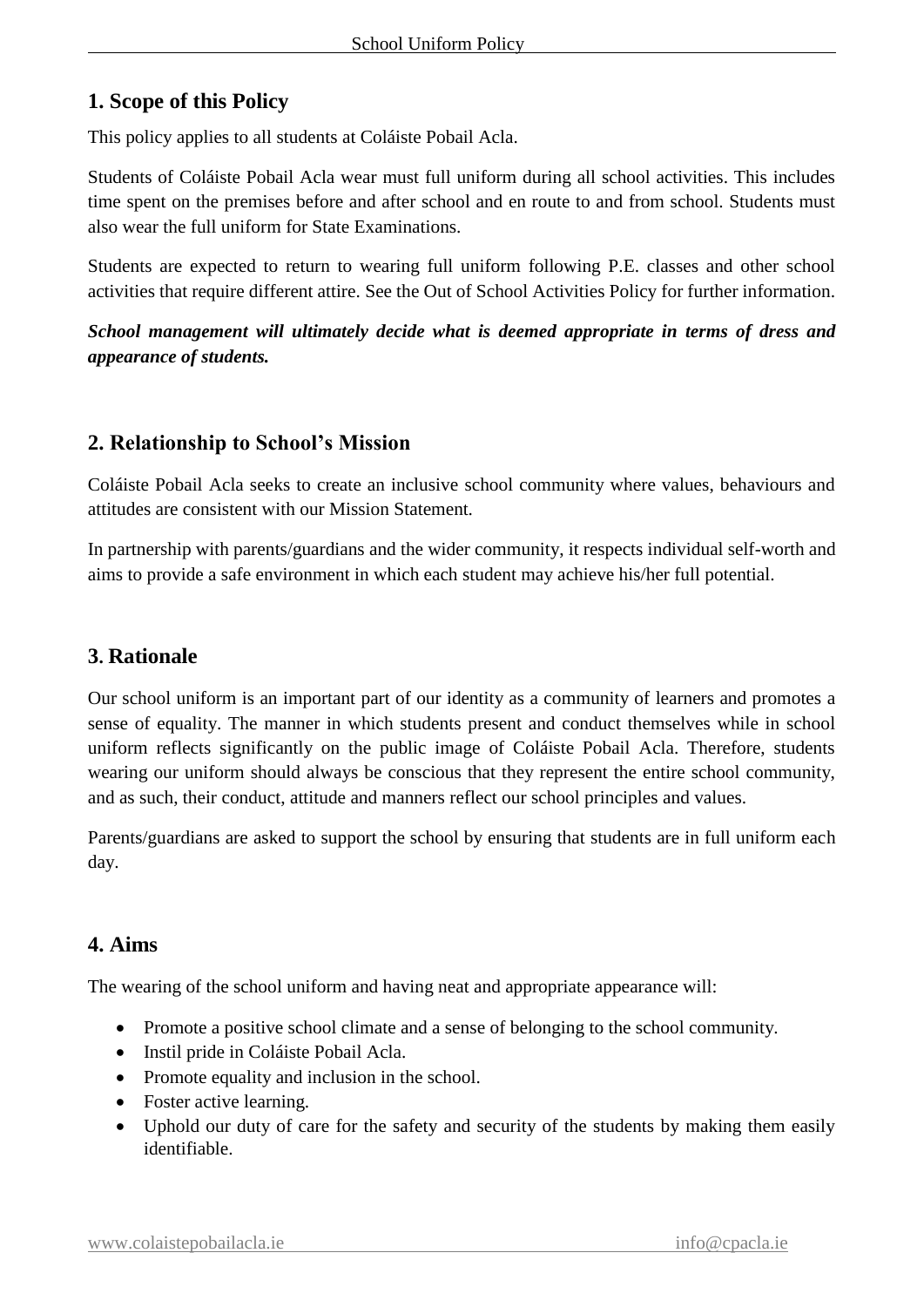# **5. Policy Content**

The official school uniform is as follows (see images in Appendix 1 for the correct colour, length and style):

- **The content of this policy is effective from the beginning of the 2020/21 academic year with one exception; all references to shoes/runners in this policy are effective from the beginning of the 2021/22 academic year.**
- Charcoal grey school uniform trousers regular, classic straight-legged. The trousers must be long enough to cover the top of the shoe.
- Black V-neck jumper with school crest.
- Regular plain white cotton shirt/blouse with collar **(polo shirt not acceptable)**. Long-sleeved or short-sleeved is acceptable.
- Charcoal grey skirt (available from Sweeney's Drapery)
- Black tights/black socks are to be worn with the skirt.
- It is recommended that black shoes/runners are worn by all students in the 2020/21 academic year, however, it will not be compulsory until the beginning of the 2021/22 academic year.
- Black shoes/runners must have a black sole. Shoes must be plain and low-heeled. See Appendix 2 for guidelines on what styles of shoes/runners are acceptable and unacceptable.

#### **Note:**

- The uniform jumper, trousers and skirt are available at Sweeney's drapery in Achill Sound.
- Other styles of trousers or skirts are not permitted.
- Coats, jackets, hoodies and other non-uniform items may not be worn in class, between classes or class-related activities.
- Students are permitted to wear a garment under the shirt (e.g. non-branded Underarmour type top) in cooler weather provided that it is not visible.
- Students are advised to purchase two of each uniform item in order to preserve and maintain each item.
- It is advised that uniform items are purchased in a size and length that will be more economical for families e.g. trousers with a hem can be let down as the student grows.

# **6. Breaches of the Uniform Policy**

All students must comply fully with our uniform policy. On the occurrence of an isolated occasion where a student is unable to wear the correct uniform, parents/guardians should write an explanatory note (including date) in the notes section of the school journal. **The student must present this note to be signed by their tutor, school uniform coordinator or school management before first class.** If the pupil has a satisfactory written explanation from a parent/guardian, he/she will be permitted to go to class as normal.

In the case where the school has stock of the missing item of uniform, the student will be provided with a replacement item, which will be loaned for the day.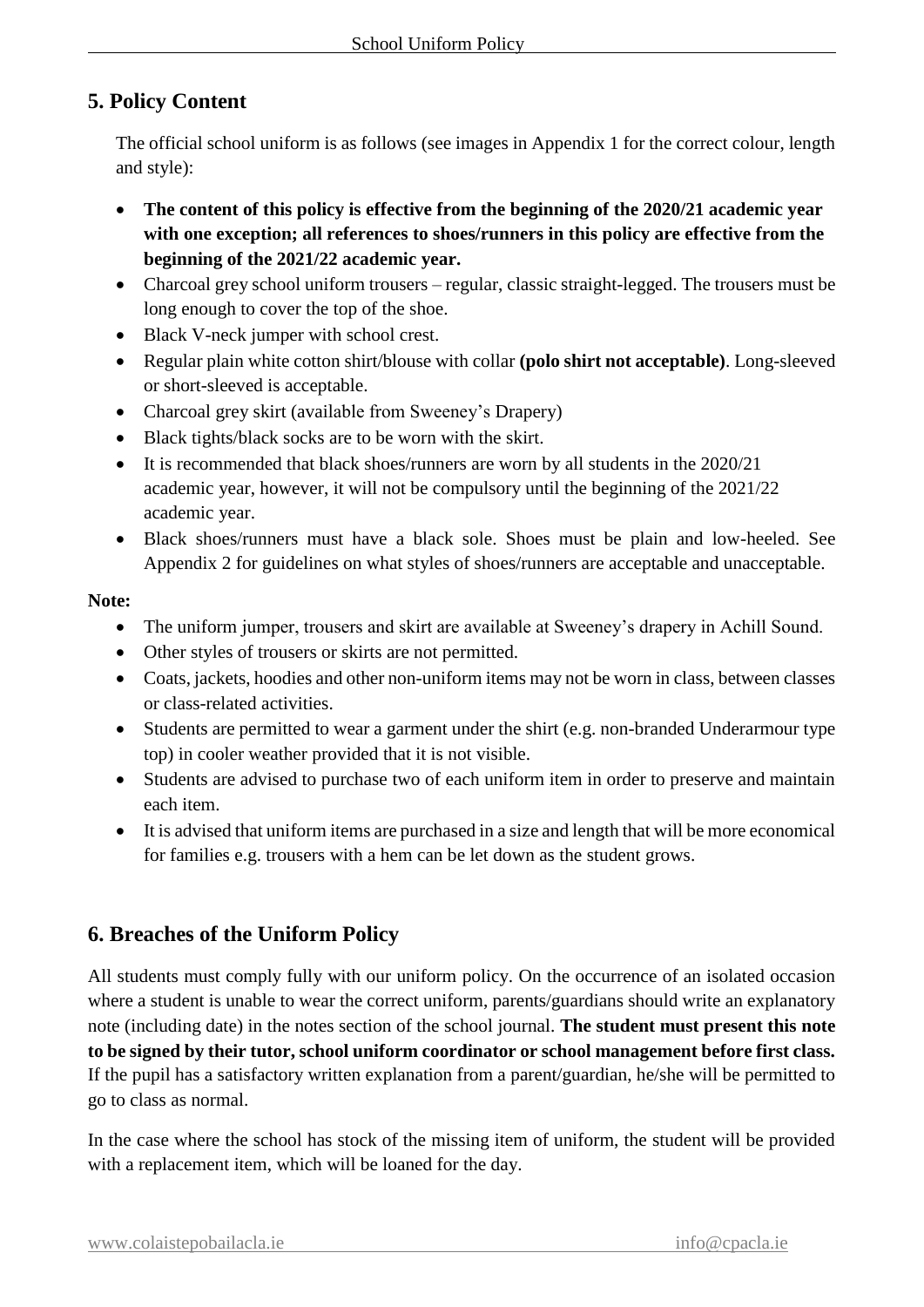Should a student refuse to wear a uniform from the school supply, a parent/guardian will be contacted to drop in the proper uniform to the school. If necessary, students may not be allowed to attend class until the issue has been resolved with Parents/Guardians.

# **Refusal to adhere to instruction from members of Teaching Staff/Management will result in appropriate sanction from the schools Code of Behaviour at the discretion of management.**

If a student continues to breach the uniform policy parents/guardians will be notified in writing and a meeting will be organised between parents/guardians and Management to resolve the issue.

#### *School management reserve the right to use their discretion with such matters.*

# **7. Roles and Responsibilities**

### **7.1. Role and Responsibilities of School Management**

- Implement the School Uniform Policy.
- Meet with students who are persistently in breach of uniform rules.
- Meet with parents/guardians of students who are persistently in breach of uniform rules.

#### **7.2. Role and Responsibilities of Students**

- Wear full uniform at all times in school and during school outings unless otherwise advised by the organising teacher.
- Adhere to all instructions from teachers and school management in regard to school uniform.

#### **7.3. Role and Responsibilities of Parents/Guardians**

- Ensure that their child comes to school in correct uniform and to support the school in implementing our uniform policy.
- To properly enforce the uniform policy, the school is dependent on the support of parents/guardians. We acknowledge that there will occasionally be genuine reasons why a student may arrive in school not wearing full uniform, in this case we ask that a daily dated explanatory note is written, or a phone call is made to reception.

#### **7.4. Role and Responsibilities of Class Teacher**

- Ensure that students are wearing their full uniform in class.
- Report uniform discrepancies to the School Uniform Co-Ordinator.

#### **7.5. Role and Responsibilities of School Uniform Co-Ordinator**

The School Uniform Co-Ordinator will implement the policy on breach of uniform rules. In the event that a student comes to school without full uniform, the following procedures will apply:

- The school will make a reasonable effort to contact the student's Parents/Guardians.
- If necessary, Parents/Guardians will be asked to come into the school with the correct uniform.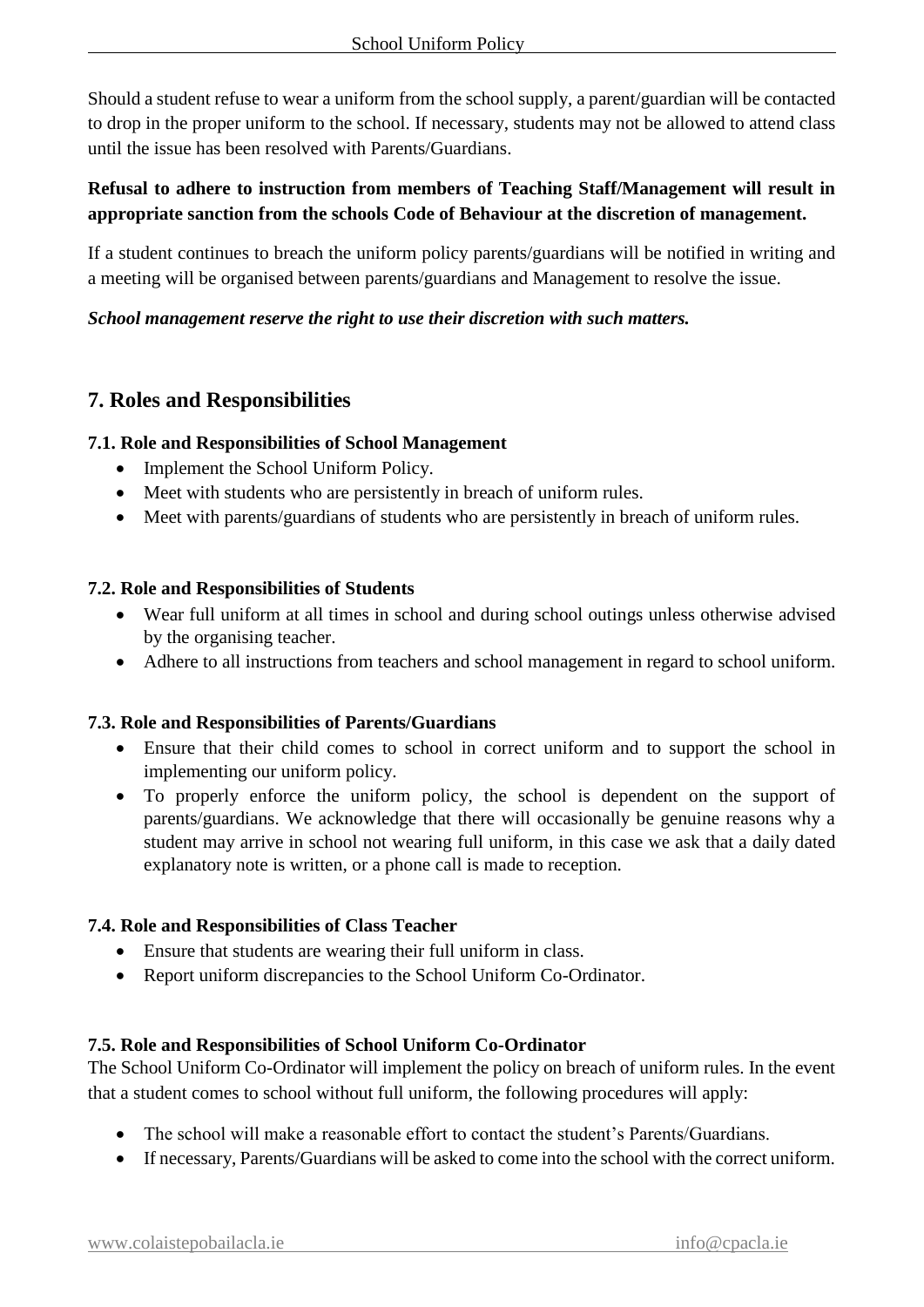- If necessary, students may not be allowed to attend class until their parents/guardian have been contacted and the issue is resolved.
- School Uniform Co-ordinator will contact/send a letter to parents/guardians to inform them of a continual breach of the school uniform Policy.

The school cannot accept responsibility for damage or loss to student's property and as such it is advised that student's names be placed on all items of clothing to make it easier to locate and return mislaid items.

# **8. Declaration**

This Coláiste Pobail Acla Policy was formed following consultation with all staff, members of the Board of Management, Parents and the Student Council. It is recommended that this policy be reviewed every three years or whenever it is deemed necessary by School Management. It was adopted by the Board of Management of Coláiste Pobail Acla on:

Signed: Date: Mr. Pat Kilbane Chairperson of the Board of Management Signed: Date: Mr. Paul Fahy Board Secretary & School Principal (Acting)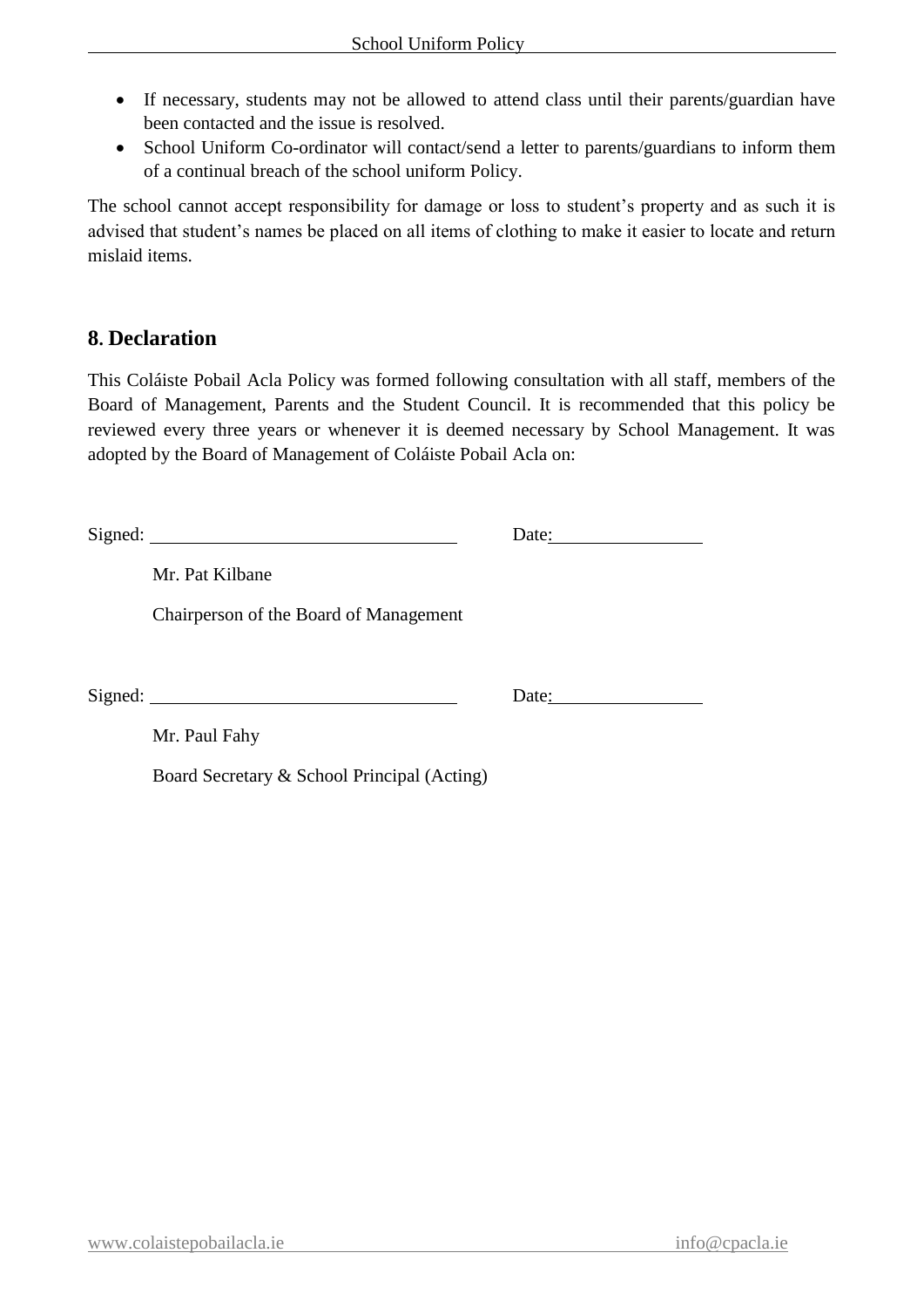# **9. Appendices**

### **Appendix 1: Uniform Items**

| <b>Jumper</b>                                                                                                                                                                                                                                         |                                                                                                                                                                      |
|-------------------------------------------------------------------------------------------------------------------------------------------------------------------------------------------------------------------------------------------------------|----------------------------------------------------------------------------------------------------------------------------------------------------------------------|
| Standard black V-neck school jumper with school crest (available from Sweeney's<br>Drapery)                                                                                                                                                           |                                                                                                                                                                      |
| <b>Shirt or Blouse</b>                                                                                                                                                                                                                                |                                                                                                                                                                      |
| Standard white shirt or blouse                                                                                                                                                                                                                        |                                                                                                                                                                      |
| Long-sleeved or short-sleeved                                                                                                                                                                                                                         |                                                                                                                                                                      |
| <b>Girl's and Ladies Trousers</b>                                                                                                                                                                                                                     |                                                                                                                                                                      |
| Charcoal grey colour                                                                                                                                                                                                                                  |                                                                                                                                                                      |
| Must be regular fit as opposed to slim fit<br>$\blacksquare$                                                                                                                                                                                          |                                                                                                                                                                      |
| No leggings allowed<br>$\blacksquare$                                                                                                                                                                                                                 |                                                                                                                                                                      |
| <b>Hunter 200 Ladies Trousers</b>                                                                                                                                                                                                                     |                                                                                                                                                                      |
| 200 Ladies Lycra Trousers Quality: 62%<br>Polyester 33% Viscose 5% Lycra<br>Features:<br>$\rightarrow$ Flat front<br>$\rightarrow$ Hipster waist<br>$\rightarrow$ Stretch Lycra<br>$\rightarrow$ Zip and button closing<br>$\rightarrow$ Side pockets | <b>Sizes: 22</b><br>24<br><b>L30</b><br>Leg: L28"<br>l 32'<br><b>Sizes: 26</b><br>28<br>32 <sub>1</sub><br>34<br>30<br>38 40<br>36<br>42<br>Leg: L30"   L32"<br>L34" |

# **Boy's and Men's Trousers**

- Charcoal grey colour
- $\blacksquare$  Must be <u>regular fit</u> as opposed to slim fit
- $\blacksquare$  Trouser length must be long enough to touch shoes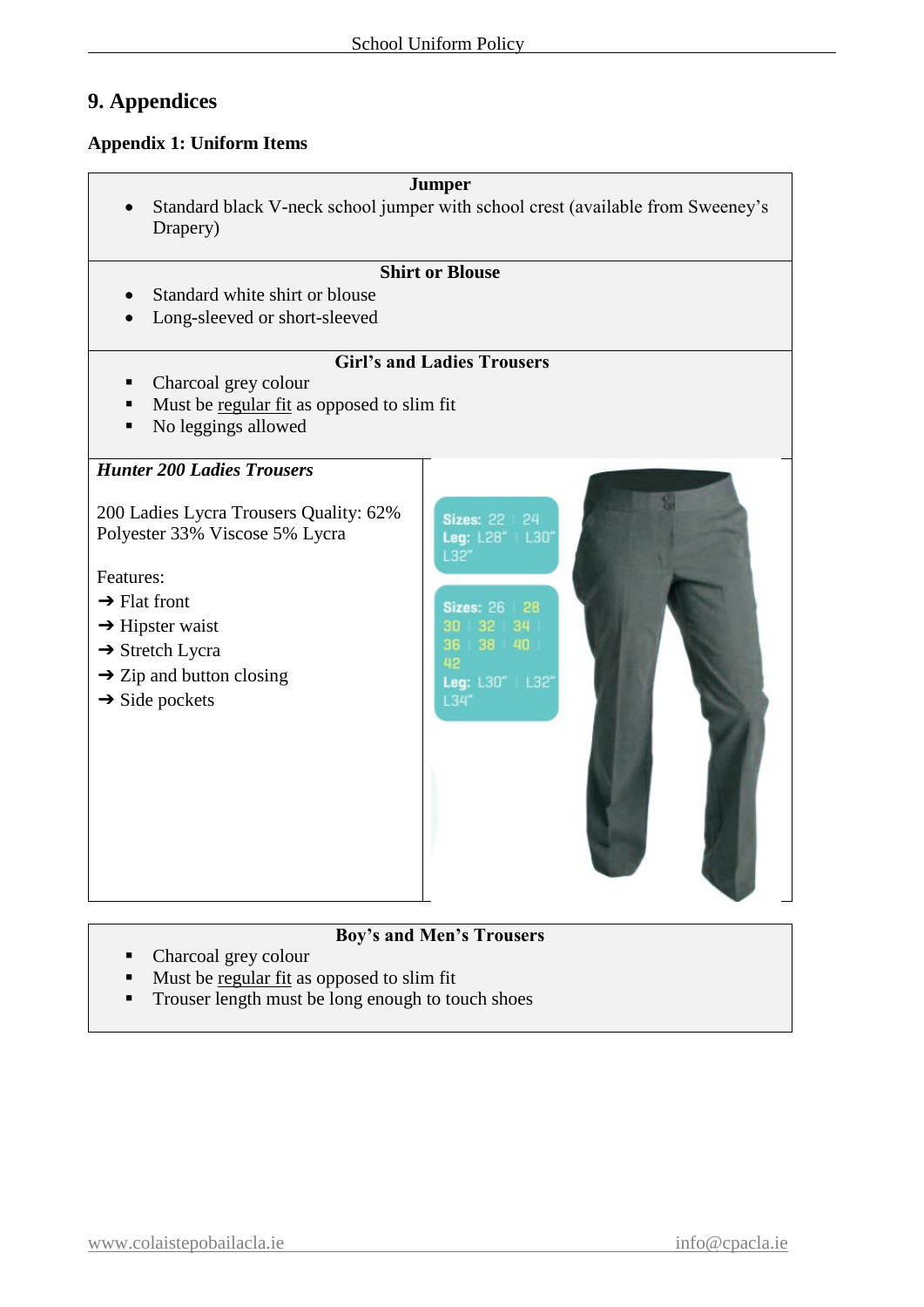#### *Hunter 444 Youth/ Men Regular Fit Trousers (also available belted 727 Style)*  Quality: 65% Polyester 35% Viscose – Non Iron

Features:

- $\rightarrow$  Flat fronted
- $\rightarrow$  Zip fly
- $\rightarrow$  Hook & bar and button closing
- waistband  $\rightarrow$  Stain defence
- $\rightarrow$  Exclusive Hunter lined waistband
- $\rightarrow$  Back pocket with button
- ➔ Belt Loops



#### **Girl's Skirt**

- Charcoal grey colour
- Must be regular fit as opposed to slim fit or pencil skirt style
- Must be <u>at least knee length</u>
- $\blacksquare$  No short skirt will be acceptable
- $\blacksquare$  Black tights or black socks to be worn with skirt

#### **Hunter Girls and Ladies Skirts (can be ordered from Sweeney's Drapery)**

**T22 / 2x4 Skirt – Girls and Ladies Available in length – 24"**  Quality: 65% Polyester 35% Viscose with Teflon HT finish

Features: Girls

- $\rightarrow$  Double box pleat front and back
- $\rightarrow$  Half elastic waistband internal waist adjuster
- $\rightarrow$  Zip pocket
- $\rightarrow$  Pull Up from age 3/4 7/8
- Comfort Fit Available Features: Secondary
- $\rightarrow$  Double box pleat front and back
- $\rightarrow$  Zip pocket
- $\rightarrow$  Side zip entry with track & bar